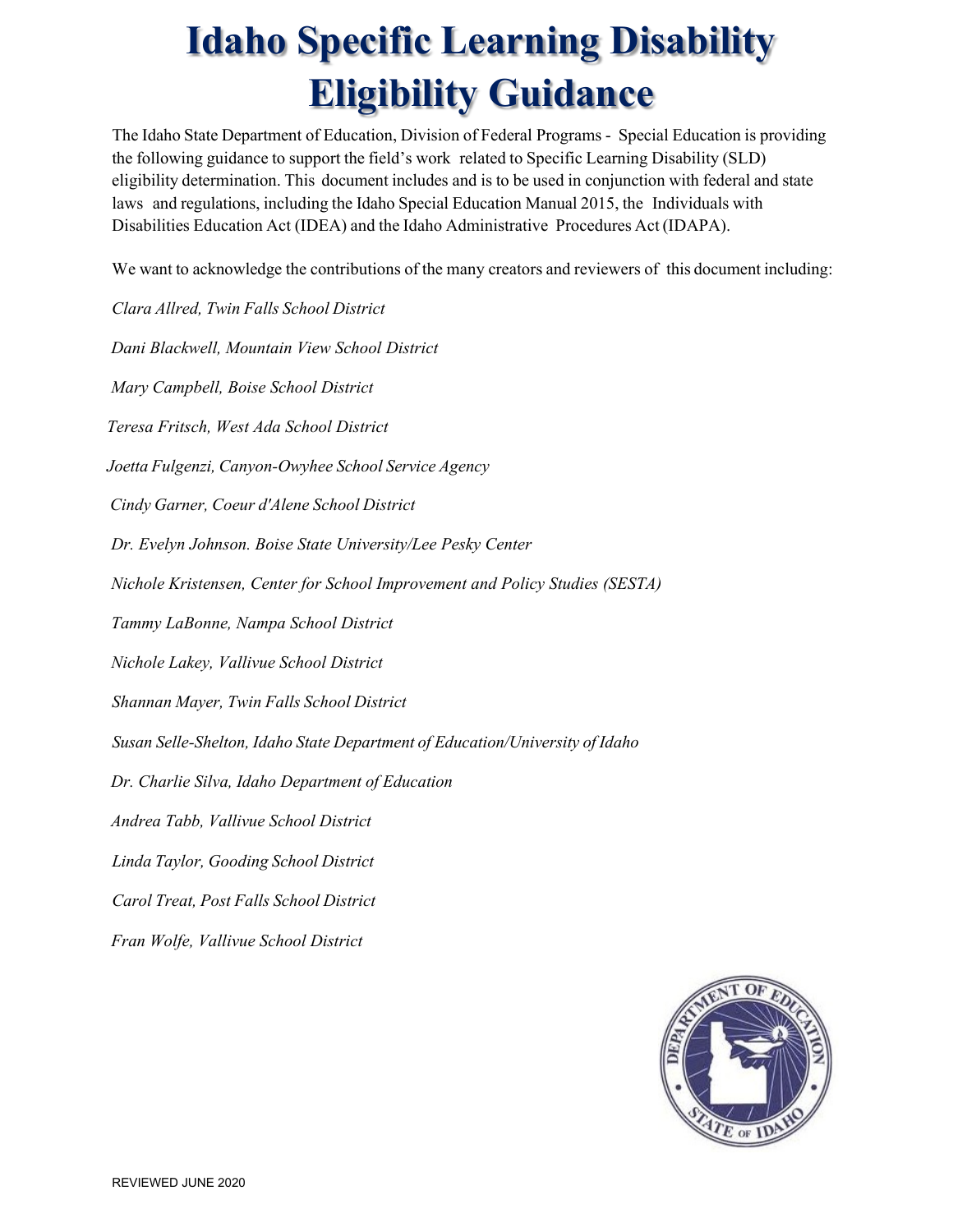| <b>SLD Eligibility</b><br><b>Report Section 1:</b> | <b>Initial Evaluation</b>                                                                                                                                                                                                                                                                                                                                                                                                                                                                                 | <b>Re-evaluation</b>                                                                                                                                                                                        | <b>Regulatory Language</b><br>(Federal & State)                                                                                                                                                                                                                                                                                                                                                                                                                                                                                                                                     |
|----------------------------------------------------|-----------------------------------------------------------------------------------------------------------------------------------------------------------------------------------------------------------------------------------------------------------------------------------------------------------------------------------------------------------------------------------------------------------------------------------------------------------------------------------------------------------|-------------------------------------------------------------------------------------------------------------------------------------------------------------------------------------------------------------|-------------------------------------------------------------------------------------------------------------------------------------------------------------------------------------------------------------------------------------------------------------------------------------------------------------------------------------------------------------------------------------------------------------------------------------------------------------------------------------------------------------------------------------------------------------------------------------|
| <b>Evidence of</b>                                 |                                                                                                                                                                                                                                                                                                                                                                                                                                                                                                           |                                                                                                                                                                                                             |                                                                                                                                                                                                                                                                                                                                                                                                                                                                                                                                                                                     |
| <b>Insufficient</b>                                |                                                                                                                                                                                                                                                                                                                                                                                                                                                                                                           |                                                                                                                                                                                                             |                                                                                                                                                                                                                                                                                                                                                                                                                                                                                                                                                                                     |
| <b>Progress</b>                                    |                                                                                                                                                                                                                                                                                                                                                                                                                                                                                                           |                                                                                                                                                                                                             |                                                                                                                                                                                                                                                                                                                                                                                                                                                                                                                                                                                     |
| A. Parent Input                                    | $\sim$ Note the statement from parents regarding their<br>student's strengths and needs.                                                                                                                                                                                                                                                                                                                                                                                                                  |                                                                                                                                                                                                             | <b>Federal: 34 CFR 300.304</b><br>$(b)$ (1)<br>Use a variety of assessment<br>tools and strategies to gather<br>relevant functional,<br>developmental, and academic<br>information about the<br>student, including<br>information provided by the<br>parent.                                                                                                                                                                                                                                                                                                                        |
|                                                    |                                                                                                                                                                                                                                                                                                                                                                                                                                                                                                           |                                                                                                                                                                                                             | <b>State: Idaho Special</b><br><b>Education Manual 2016</b><br>Chapter 4 (see page 35)<br>The parent/adult student is a<br>member of the evaluation<br>team and shall be provided<br>an opportunity to provide<br>input and participate in<br>making team decisions.                                                                                                                                                                                                                                                                                                                |
| B. Background<br>Information                       | $\sim$ Relevant<br>background<br>information may<br>include, hearing/vision<br>screening results,<br>number of schools<br>attended, progress<br>made, record of<br>attendance, behavioral<br>history, cultural<br>background, who the<br>student has lived with,<br>any outside provider<br>information, and any<br>other relevant<br>information.<br>$\sim$ Information from<br>independent or outside<br>evaluations that are<br>part of the student's<br>current record should<br>be represented here. | $\sim$ Update relevant<br>background<br>information.<br>$\sim$ Information from<br>independent or outside<br>evaluations that are<br>part of the student's<br>current record should<br>be represented here. | <b>Federal: 34 CFR 300.305</b><br>$(a)$ $(1)$<br>(1) Review existing<br>evaluation data on the<br>student, including-<br>Evaluations and<br>(i)<br>information provided by<br>the parents of the<br>student;<br>(ii) Current classroom-based,<br>local, or State assessments,<br>and classroom-based<br>observations; and<br>(iii) Observations by teachers<br>and related services<br>providers.<br><b>Federal: 34 CFR 300.306</b><br>(c) $(1)$ (i)<br>Draw upon information<br>from a variety of<br>sources, including<br>aptitude and<br>achievement tests,<br>parent input, and |

## **Idaho Specific Learning Disability Eligibility Guidance**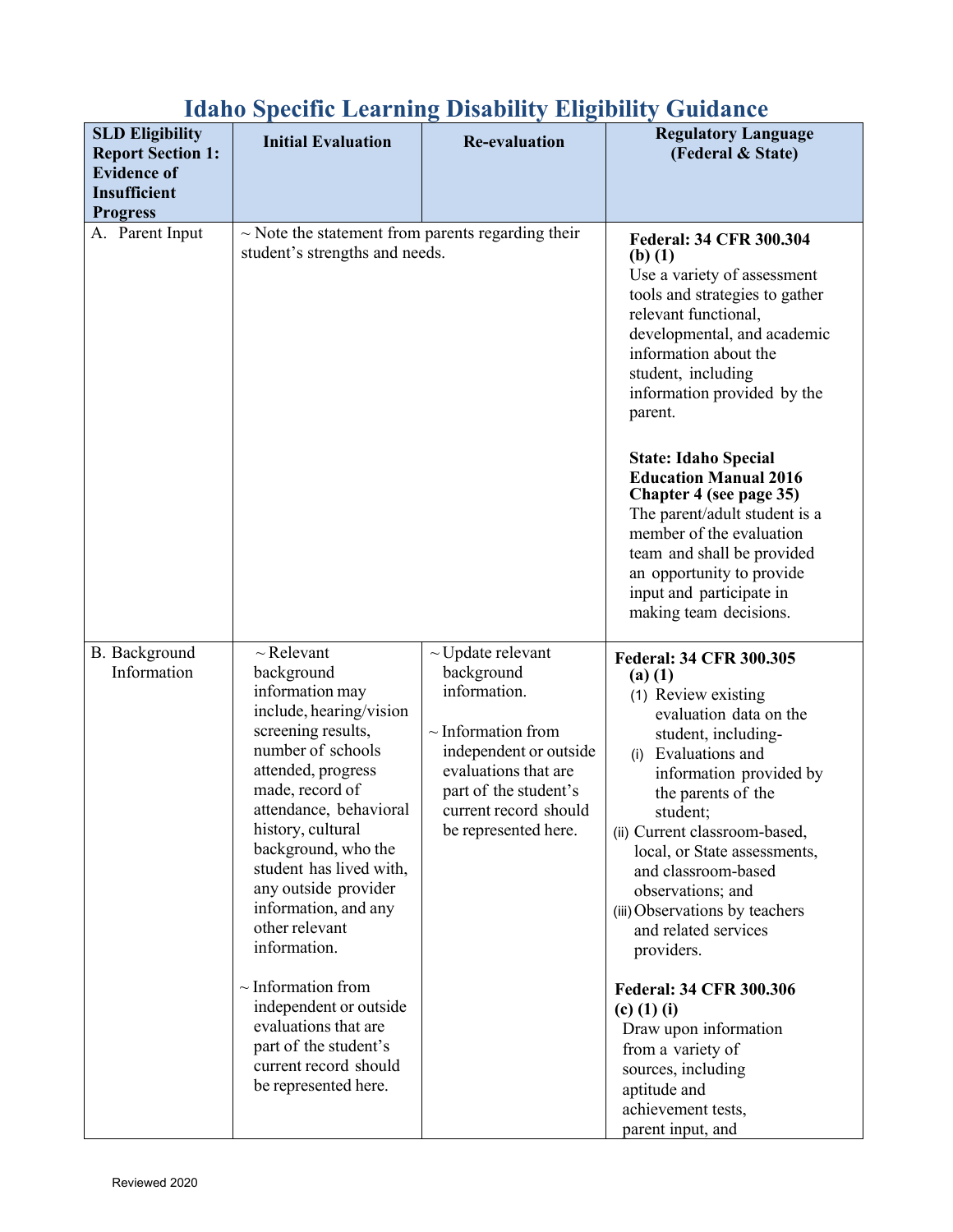| C. Academic<br>$Area(s)$ of<br>Concern | ~ Be sure to check only<br>identified areas of<br>academic concern. | $\sim$ Check all areas of<br>concern addressed<br>on current IEP.<br>$\sim$ If there is a new area<br>of concern, it must be<br>indicated in this section<br>as well. | teacher<br>recommendations, as<br>well as information<br>about the student s<br>physical condition,<br>social or cultural<br>background, and<br>adaptive behavior.<br><b>Federal: 34 CFR 300.304</b><br>$(c)$ (4)<br>The student is assessed in<br>all areas related to the<br>suspected disability<br>including, if appropriate,<br>health, vision, hearing,<br>social/emotional status,<br>general intelligence,<br>academic performance,<br>communicative status,<br>and motor abilities.<br><b>State: Idaho Special</b><br><b>Education Manual 2016</b><br>Chapter 4 (see page 35) Gather<br>relevant functional,<br>developmental, and academic<br>information about the student,<br>including information provided by<br>the parent.<br><b>Federal: 34 CFR 300.309</b><br>$(a)$ $(1)$<br>The student does not achieve<br>adequately for the student's age<br>or to meet State-approved<br>grade-level standards in one or<br>more of the following areas,<br>when provided with learning<br>experiences and instruction<br>appropriate for the student's age<br>or State-approved grade-level<br>standards:<br>Oral Expression.<br>(i)<br>Listening Comprehension.<br>(ii)<br>Written Expression.<br>(iii)<br>(iv) Basic Reading Skill.<br>(v) Reading Fluency Skills.<br>(vi) Reading Comprehension.<br>(vii) Mathematics Calculation.<br>(viii) Mathematics Problem |
|----------------------------------------|---------------------------------------------------------------------|-----------------------------------------------------------------------------------------------------------------------------------------------------------------------|-----------------------------------------------------------------------------------------------------------------------------------------------------------------------------------------------------------------------------------------------------------------------------------------------------------------------------------------------------------------------------------------------------------------------------------------------------------------------------------------------------------------------------------------------------------------------------------------------------------------------------------------------------------------------------------------------------------------------------------------------------------------------------------------------------------------------------------------------------------------------------------------------------------------------------------------------------------------------------------------------------------------------------------------------------------------------------------------------------------------------------------------------------------------------------------------------------------------------------------------------------------------------------------------------------------------------------------------------------------------------------|
|                                        |                                                                     |                                                                                                                                                                       | Solving.<br><b>State: Idaho Special</b><br><b>Education Manual 2016</b><br>Chapter 4 (see page 57)                                                                                                                                                                                                                                                                                                                                                                                                                                                                                                                                                                                                                                                                                                                                                                                                                                                                                                                                                                                                                                                                                                                                                                                                                                                                          |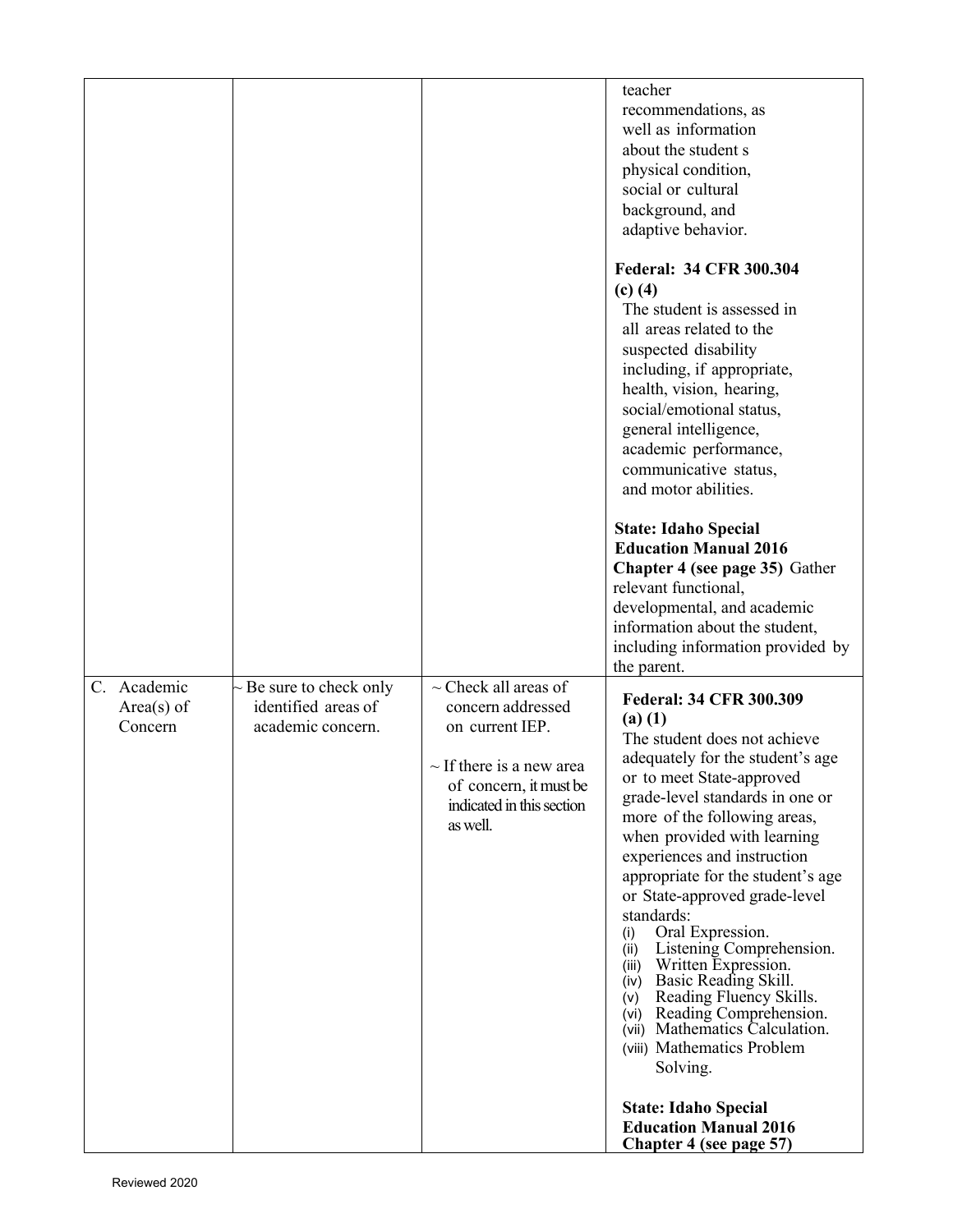|                                       |                                                                                                                                                                                                                                                                                                                                                                                                                                                                                                                                                                  |                                                                                                                                                                                                                                                                                   | 1)<br>Oral expression;<br>Listening comprehension;<br>2)<br>3)<br>Written expression;<br>Basic reading skills;<br>4)<br>5)<br>Reading comprehension;<br>Reading fluency<br>6)<br>Mathematics calculation; or<br>$\overline{7}$ )<br>Mathematics problem<br>8)<br>solving.<br>Chapter 4 (see page 57-58)<br>The student demonstrates low<br>achievement in the area(s) of<br>suspected disability listed above as<br>evidenced by a norm-referenced,<br>standardized achievement<br>assessment. For culturally and<br>linguistically diverse students, the<br>preponderance of evidence must<br>indicate low achievement.                                                                                                                                                                                                                                                                                                               |
|---------------------------------------|------------------------------------------------------------------------------------------------------------------------------------------------------------------------------------------------------------------------------------------------------------------------------------------------------------------------------------------------------------------------------------------------------------------------------------------------------------------------------------------------------------------------------------------------------------------|-----------------------------------------------------------------------------------------------------------------------------------------------------------------------------------------------------------------------------------------------------------------------------------|----------------------------------------------------------------------------------------------------------------------------------------------------------------------------------------------------------------------------------------------------------------------------------------------------------------------------------------------------------------------------------------------------------------------------------------------------------------------------------------------------------------------------------------------------------------------------------------------------------------------------------------------------------------------------------------------------------------------------------------------------------------------------------------------------------------------------------------------------------------------------------------------------------------------------------------|
| D. Core<br>Curriculum is<br>Effective | 1)<br>Assessment may<br>include ISAT, IRI,<br>grade level<br>curriculum-based<br>measures.<br>$\sim$ The Performance<br>Benchmark column<br>is the proficient<br>score for that<br>assessment.<br>$\sim$ Determine the<br>percentage of<br>grade-level peers<br>who have met the<br>proficient score.<br>$\sim$ Report the student's<br>score.<br>2) Disaggregated<br>Group Data: For<br>eligibility purposes,<br>compare the student<br>to the most specific<br>disaggregated group<br>possible. For<br>example: EL,<br>ethnic, economic<br>disadvantaged, etc. | $\sim$ This information is<br>not required for re-<br>evaluation of<br>existing areas of<br>concern.<br>$\sim$ If there is a new<br>area of concern,<br>documentation of<br>the effectiveness of<br>the core curriculum<br>is required as listed<br>under initial<br>eligibility. | Federal: 34 CFR 300.306 (b)<br>$(1)$ (i-iii)<br>A student must not be<br>determined to have a<br>disability if the determinant<br>factor is:<br>(i) Lack of appropriate<br>instruction in reading,<br>including the essential<br>components of reading<br>instruction (as defined in<br>section $1208(3)$ of the<br>ESEA);<br>(ii) Lack of appropriate<br>instruction in math; or<br>(iii) Limited English proficiency;<br><b>State: Idaho Special</b><br><b>Education Manual 2016</b><br>Chapter 4 (see page 45)<br>A student cannot be identified<br>as a student with a disability if the<br>primary reason for such a decision<br>is:<br>lack of appropriate<br>a.<br>instruction in reading,<br>including the essential<br>components of reading<br>instruction as defined by<br>the<br><b>Elementary and Secondary</b><br>Education Act-phonemic<br>awareness, phonics,<br>vocabulary development,<br>reading fluency, including |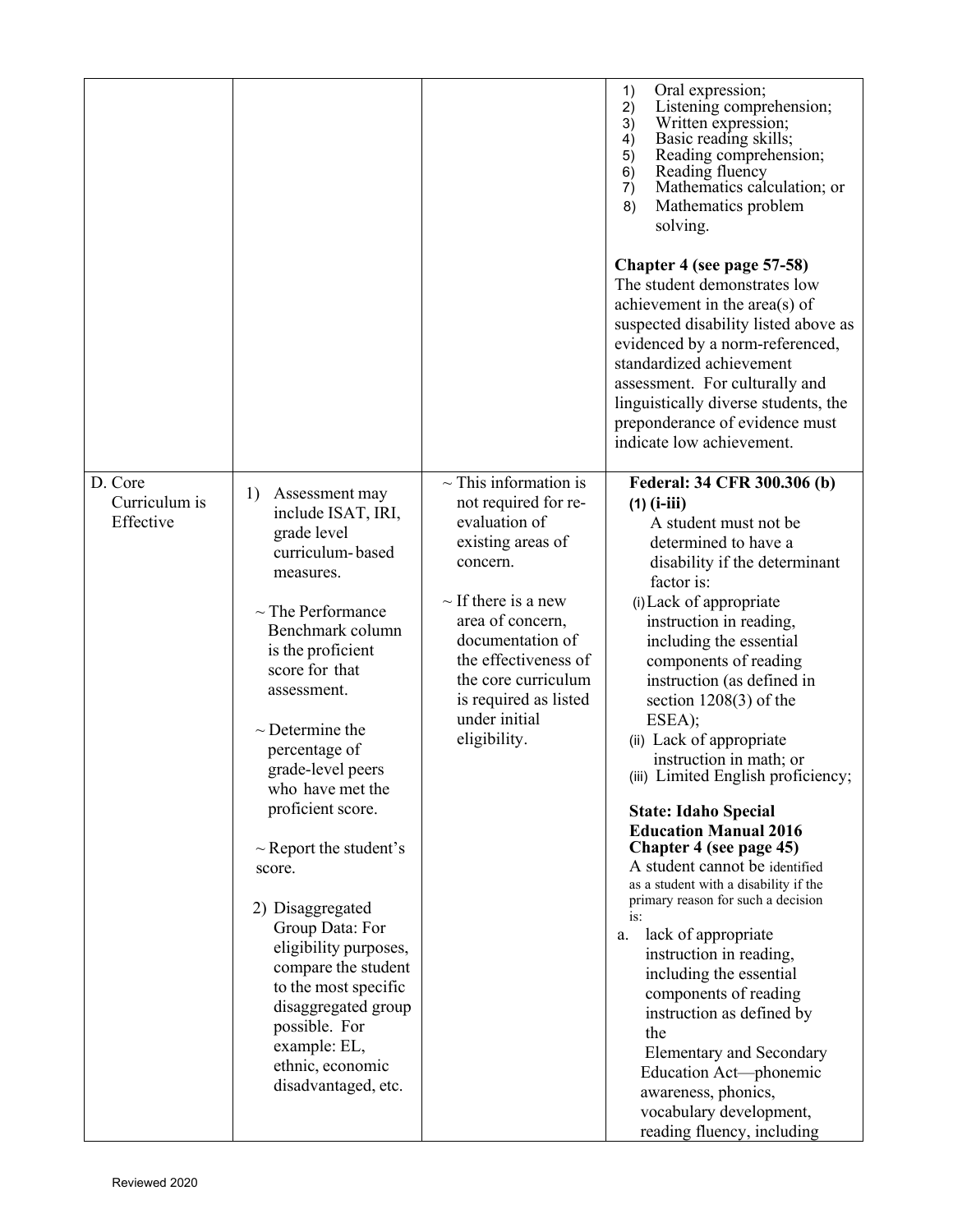|                                                    | $\sim$ Use data provided<br>by ISAT, ACCESS<br>and EL Federal<br>programs. This<br>information may be<br>graphed and<br>included with a<br>written narrative.                                                                                                                                                                                                                                                                                                    |                                                                                                                                                                                                                                                                      | oral reading skills and<br>reading comprehension<br>strategies;<br>b. lack of appropriate<br>instruction in math; or<br>c. Limited English Proficiency.<br>Chapter 4 (see page 59)<br>Data that helps establish that the<br>core curriculum is effective for<br>most students. The most recent<br>whole grade performance data to<br>verify appropriate instruction in<br>the area(s) of concern may include<br>results from the standards-based<br>assessment system. If the referred<br>student belongs to a population of<br>students whose performance is<br>regularly disaggregated whole<br>grade data for the disaggregated<br>group should be reviewed and<br>considered.                                                                                                                                                                                                                                                                                                                                   |
|----------------------------------------------------|------------------------------------------------------------------------------------------------------------------------------------------------------------------------------------------------------------------------------------------------------------------------------------------------------------------------------------------------------------------------------------------------------------------------------------------------------------------|----------------------------------------------------------------------------------------------------------------------------------------------------------------------------------------------------------------------------------------------------------------------|---------------------------------------------------------------------------------------------------------------------------------------------------------------------------------------------------------------------------------------------------------------------------------------------------------------------------------------------------------------------------------------------------------------------------------------------------------------------------------------------------------------------------------------------------------------------------------------------------------------------------------------------------------------------------------------------------------------------------------------------------------------------------------------------------------------------------------------------------------------------------------------------------------------------------------------------------------------------------------------------------------------------|
| E.<br>Access to<br>Core Instruction/<br>Curriculum | $\sim$ Report the research-<br>based instruction the<br>student has had in<br>reading and math and<br>note any progress made<br>by the student.<br>$\sim$ Verify core (universal)<br>instruction was provided<br>regularly.<br>$\sim$ Note student's<br>attendance.<br>$\sim$ Verify core instruction<br>was delivered according<br>to design and<br>methodology by<br>qualified personnel.<br>$\sim$ Verify that<br>differentiated instruction<br>was provided. | $\sim$ This information is<br>not required for re-<br>evaluation of existing<br>areas of concern.<br>$\sim$ If there is a new area<br>of concern,<br>documentation of the<br>access to the core<br>curriculum is required<br>as listed under initial<br>eligibility. | Federal: 34 CFR 300.306 (b) (1)<br>$(i)$ - $(iii)$<br>A student must not be determined<br>to have a disability if the<br>determinant factor is:<br>(i) Lack of appropriate instruction<br>in reading, including the essential<br>components of reading instruction<br>(as defined in section $1208(3)$ of<br>the ESEA);<br>(ii) Lack of appropriate<br>instruction in math;<br>(iii) Limited English proficiency;<br><b>State: Idaho Special Education</b><br><b>Manual 2016 Chapter4 (see page</b><br>45)<br>A student cannot be identified as a<br>student with a disability if the<br>primary reason for such a decision<br>is:<br>a) Lack of appropriate instruction<br>in reading, including the essential<br>components of reading instruction<br>as defined by the Elementary and<br>Secondary Education Act-<br>phonemic awareness, phonics,<br>vocabulary development, reading<br>fluency, including oral reading<br>skills and reading comprehension<br>strategies;<br>b) Lack of appropriate instruction |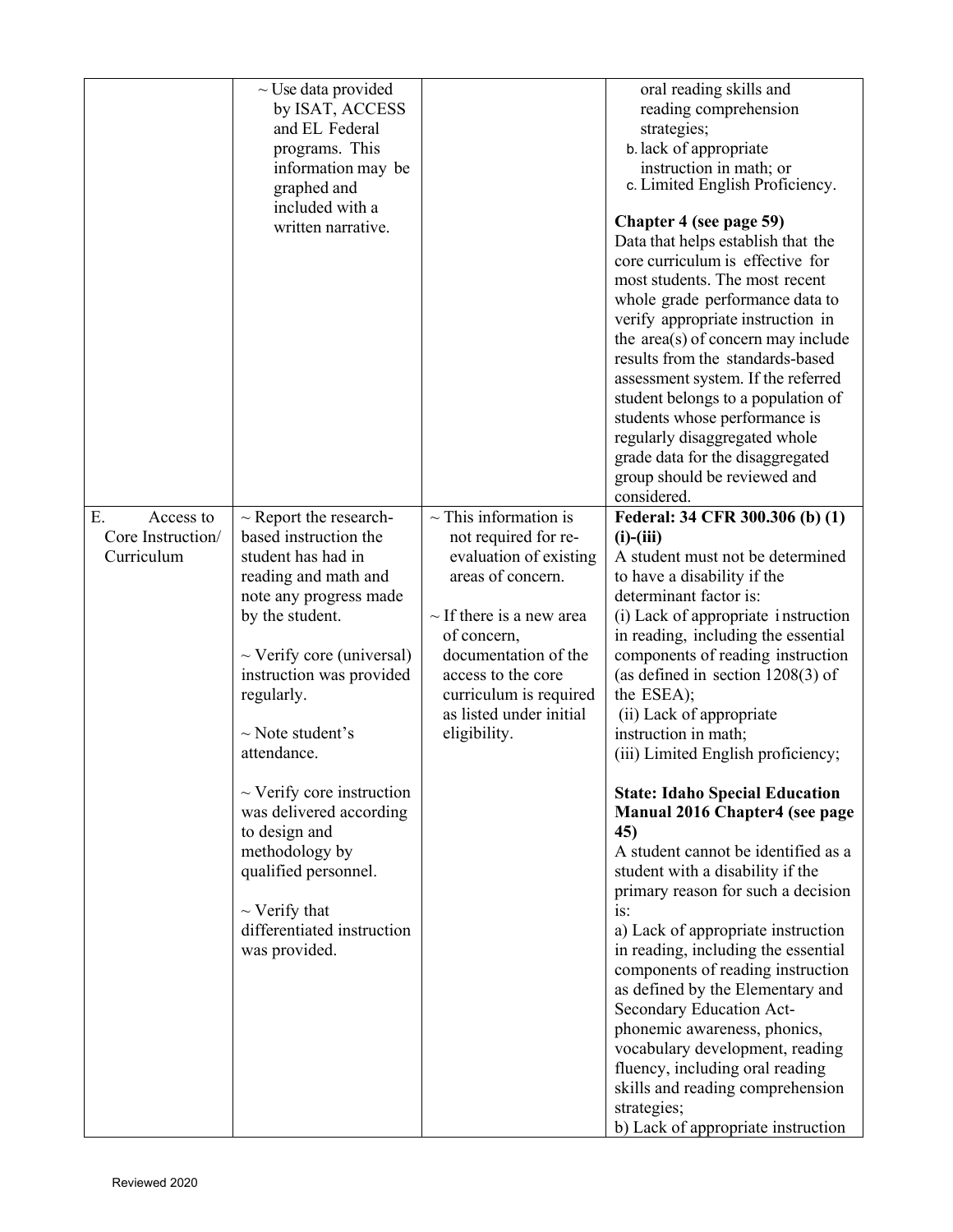|                             |                                                                                                                                                         |                                                                                                                                                                                                                                                                          | in math; or<br>c) Limited English Proficiency.<br>Chapter 4 (see page 59)<br>Information documenting that<br>prior to, or as part of, the referral<br>process, the student was provided<br>appropriate instruction in general<br>education settings. Appropriate<br>instruction include consideration<br>of both student specific<br>information and whole group<br>performance data. Student specific<br>data regarding appropriate<br>instruction may include: (1)<br>verification that core (universal)<br>instruction was provided<br>regularly; (2) data indicating that<br>the student attended school<br>regularly to receive instruction; (3)<br>verification that core instruction<br>was delivered according to its<br>design and methodology by<br>qualified personnel; and (4)<br>verification that differentiated<br>instruction in the core curriculum<br>was provided. |
|-----------------------------|---------------------------------------------------------------------------------------------------------------------------------------------------------|--------------------------------------------------------------------------------------------------------------------------------------------------------------------------------------------------------------------------------------------------------------------------|---------------------------------------------------------------------------------------------------------------------------------------------------------------------------------------------------------------------------------------------------------------------------------------------------------------------------------------------------------------------------------------------------------------------------------------------------------------------------------------------------------------------------------------------------------------------------------------------------------------------------------------------------------------------------------------------------------------------------------------------------------------------------------------------------------------------------------------------------------------------------------------|
| F. Intervention<br>Provided | $\sim$ Identify interventions<br>implemented in each<br>area of concern, as well<br>as duration, frequency,<br>and intensity of those<br>interventions. | $\sim$ This information is<br>not required for re-<br>evaluation of existing<br>areas of concern.<br>$\sim$ For any new areas of<br>concern, identify<br>interventions<br>implemented, as well<br>as duration,<br>frequency, and<br>intensity of those<br>interventions. | Federal: 34 CFR 300.309 (a) (2)<br>(i)<br>The student does not make<br>sufficient progress to meet age or<br>State-approved grade-level<br>standards in one or more of the<br>areas identified in paragraph $(a)(1)$<br>of this section [oral expression;<br>listening comprehension; written<br>expression; basic reading skill;<br>reading fluency skills; reading<br>comprehension; mathematics<br>calculation; and mathematics<br>problem solving] when using a<br>process based on the student's<br>response to scientific, research-<br>based interventions.<br><b>State: Idaho Special Education</b><br><b>Manual 2016</b><br><b>Chapter 4</b><br>Evidence of insufficient progress<br>in response to effective, evidence-<br>based instruction and intervention<br>indicates the student's<br>performance level and rate of                                                   |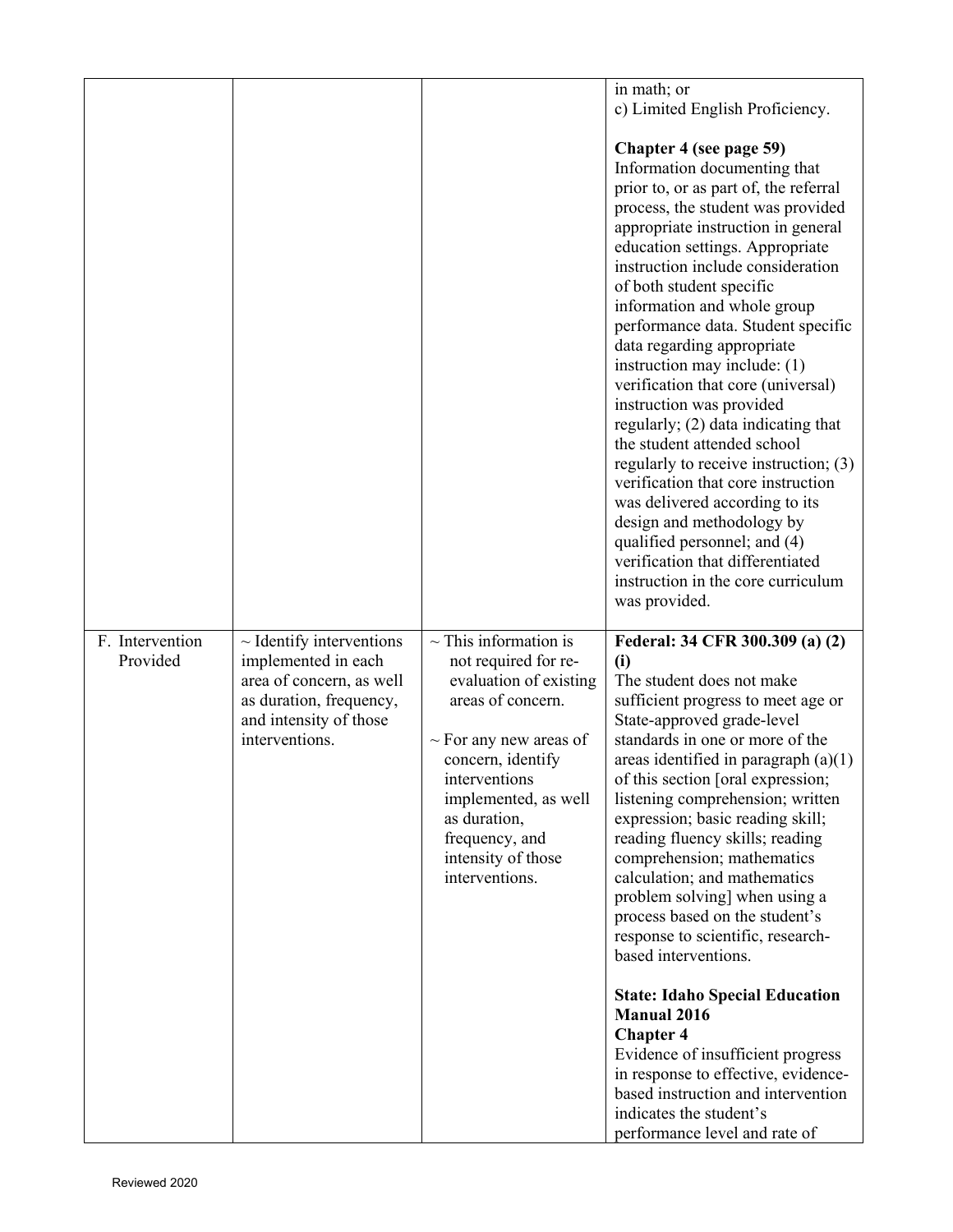|                                              |                                                                                                                                                                                                                                                                                                                                                                                                                                                                                                                                                                                                                                                       |                                                                                                                                                                                                                                                                                    | improvement are significantly                                                                                                                                                                                                                                                                                                                                                                                                                                                                                                                                                                                                                                                                                                                                     |
|----------------------------------------------|-------------------------------------------------------------------------------------------------------------------------------------------------------------------------------------------------------------------------------------------------------------------------------------------------------------------------------------------------------------------------------------------------------------------------------------------------------------------------------------------------------------------------------------------------------------------------------------------------------------------------------------------------------|------------------------------------------------------------------------------------------------------------------------------------------------------------------------------------------------------------------------------------------------------------------------------------|-------------------------------------------------------------------------------------------------------------------------------------------------------------------------------------------------------------------------------------------------------------------------------------------------------------------------------------------------------------------------------------------------------------------------------------------------------------------------------------------------------------------------------------------------------------------------------------------------------------------------------------------------------------------------------------------------------------------------------------------------------------------|
| G. Progress<br>Monitoring<br>Data            | $\sim$ This information must<br>be graphed or have a<br>visual representation<br>and/or include a written<br>narrative, which must<br>include all of the<br>following information:<br>aimline, trendline,<br>decision points,<br>student's rate of<br>improvement, and<br>national or local norms<br>for grade level peers.<br>$\sim$ For students who are<br>culturally diverse or<br>English Learners, their<br>progress must be<br>compared against their<br>subgroup's progress.<br>$\sim$ Include progress<br>monitoring data from<br>targeted interventions in<br>the $area(s)$ of concern<br>(benchmark assessment<br>only is not sufficient). | $\sim$ This information is<br>not required for re-<br>evaluation of<br>existing areas of<br>concern.<br>$\sim$ If there is a new area<br>of concern,<br>documentation of<br>progress monitoring<br>data is required as<br>listed under initial<br>eligibility.                     | below that of grade level peers.<br>Federal: 34 CFR 300.309 (a) (2)<br>(i)<br>The student does not make<br>sufficient progress to meet age or<br>State-approved grade-level<br>standards when using a process<br>based on the student's response to<br>scientific researched-based<br>intervention.<br><b>State: Idaho Special Education</b><br><b>Manual 2016 Chapter 4</b><br>Required information must include<br>data-based documentation of<br>student progress during instruction<br>and intervention using<br>standardized, norm-referenced<br>progress monitoring measures in<br>the area of disability.<br><b>Chapter 4</b><br>For culturally and linguistically<br>diverse students, the<br>preponderance of evidence must<br>indicate low achievement. |
| H. Observation of<br>Academic<br>Performance | $\sim$ Observe the student in<br>the general education<br>classroom in the<br>subject(s) related to the<br>$area(s)$ of concern.<br>$\sim$ Describe how the<br>academic area(s) of<br>concern impact the<br>student's performance in<br>the classroom.<br>$\sim$ Note specific<br>behaviors related to the<br>academic areas of<br>concern including the<br>student's reactions to<br>learning and feedback<br>from the general<br>education teacher.                                                                                                                                                                                                 | $\sim$ This information is<br>not required for re-<br>evaluation of<br>existing areas of<br>concern.<br>$\sim$ If there is a new area<br>of concern,<br>documentation of an<br>observation of<br>academic<br>performance is<br>required as listed<br>under initial<br>eligibility. | Federal: 34 CFR 300.310 (b)(1)<br>Use information from an<br>observation in routine classroom<br>instruction and monitoring of the<br>student's performance that was<br>done before the student was<br>referred for an evaluation; or<br><b>State: Idaho Special Education</b><br><b>Manual 2016 Chapter 4</b><br>A record of an observation of the<br>student's academic performance<br>and behavior in the student's<br>learning environment (including<br>the general classroom setting) has<br>been conducted by an evaluation<br>team member other than the<br>student's general education<br>teacher. The purpose of the<br>observation is to document how<br>the area(s) of concern impact the                                                             |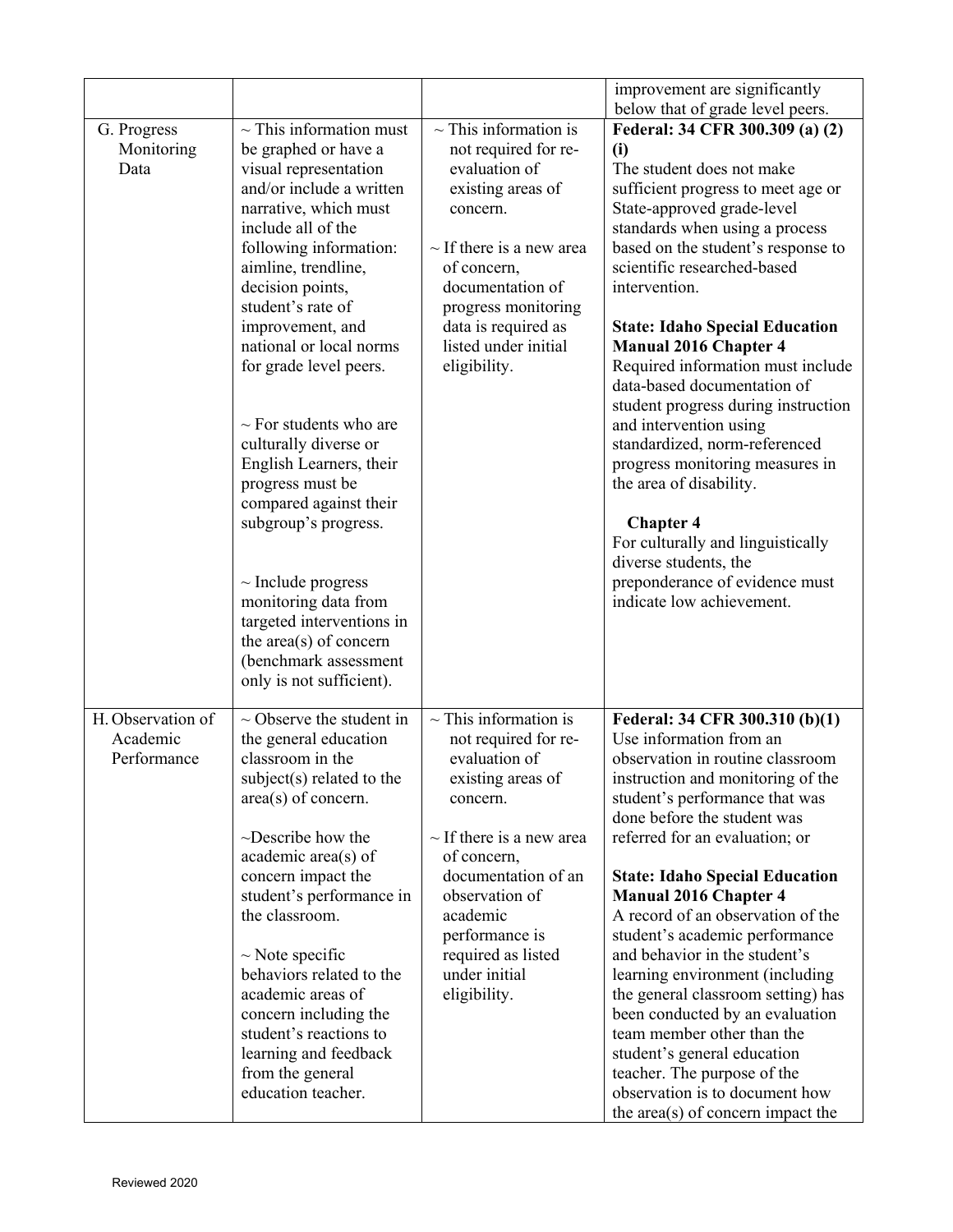|                        | $\sim$ Document the name                       |                               | student's performance in the                           |
|------------------------|------------------------------------------------|-------------------------------|--------------------------------------------------------|
|                        | and title of the observer                      |                               | classroom.                                             |
|                        | and the site, date, and                        |                               |                                                        |
|                        | duration of the                                |                               |                                                        |
|                        | observation.                                   |                               |                                                        |
| <b>SLD Eligibility</b> | <b>Initial Evaluation</b>                      | <b>Re-evaluation</b>          | <b>Regulatory Language</b>                             |
| <b>Report</b>          |                                                |                               | (Federal & State)                                      |
| <b>Section 2:</b>      |                                                |                               |                                                        |
| <b>Evidence of Low</b> |                                                |                               |                                                        |
| <b>Achievement</b>     |                                                |                               |                                                        |
|                        | $\sim$ Name of Assessment:                     | $\sim$ If there is a new area | Federal: 34 CFR 300.309 (a) (1)                        |
|                        | Provide a brief                                | of concern and/or new         | The student does not achieve                           |
|                        | description of the                             | academic assessments          | adequately for the student's age or                    |
|                        | $assessment(s)$ along                          | were completed,               | to meet State-approved grade-level                     |
|                        | with the average range                         | evidence of low               | standards in one or more of the                        |
|                        | and standard deviation.                        | achievement is                | following areas, when provided                         |
|                        |                                                | required as listed            | with learning experiences and                          |
|                        |                                                | under initial                 | instruction appropriate for the                        |
|                        | $\sim$ Validity Statement                      | eligibility.                  | student's age or State approved                        |
|                        | and Testing                                    |                               | grade-level standards:                                 |
|                        | <b>Observations:</b> Include a                 | $\sim$ If no new areas of     | (i)Oral Expression                                     |
|                        | statement indicating                           | concern, provide a            | (ii) Listening Comprehension                           |
|                        | whether the examiner                           | review of previous            | (iii) Written Expression                               |
|                        | considers the assessment                       | assessments within            | (iv) Basic Reading Skills                              |
|                        | to be valid. Also,                             | Background                    | (v)Reading Fluency                                     |
|                        | include testing                                | Information.                  | (vi)Reading Comprehension                              |
|                        | observation information                        |                               | (vii)Mathematics Calculation                           |
|                        | related to the student's                       |                               | (viii) Math Problem Solving                            |
|                        | behavior during testing.                       |                               |                                                        |
|                        |                                                |                               | <b>State: Idaho Special Education</b>                  |
|                        | $\sim$ Academic Areas of                       |                               | <b>Manual 2016 Chapter 4 (see</b>                      |
|                        | <b>Concern:</b> Students need                  |                               | page 57)                                               |
|                        | to be assessed with two                        |                               | The student does not make                              |
|                        | subtests in each                               |                               | sufficient progress in response to                     |
|                        | academic area of                               |                               | effective, evidence-based                              |
|                        | concern on a norm-<br>referenced, standardized |                               | instruction and intervention in one                    |
|                        | achievement                                    |                               | or more of the following areas:<br>1) Oral expression; |
|                        | assessment. If subtest                         |                               | 2) Listening comprehension;                            |
|                        | scores in a specific                           |                               | 3) Written expression;                                 |
|                        | academic area are                              |                               | 4) Basic reading skills;                               |
|                        | significantly discrepant,                      |                               | 5)Reading comprehension;                               |
|                        | administer a third                             |                               | 6)Reading fluency;                                     |
|                        | subtest in that area in                        |                               | 7) Mathematics calculation; or                         |
|                        | order to explain the                           |                               | 8) Mathematics problem solving.                        |
|                        | significant discrepancy.                       |                               |                                                        |
|                        |                                                |                               | Federal: 34 FR 300.304 (b)                             |
|                        | ~Scores should be                              |                               | In conducting the evaluation, the                      |
|                        | reported as cluster                            |                               | public agency must-                                    |
|                        | scores, composite                              |                               | (1) Use a variety of assessment                        |
|                        | scores, and/or two or                          |                               | tools and strategies to gather                         |
|                        | more subtests.                                 |                               | relevant functional,                                   |
|                        |                                                |                               | developmental, and academic                            |
|                        |                                                |                               | information about the student,                         |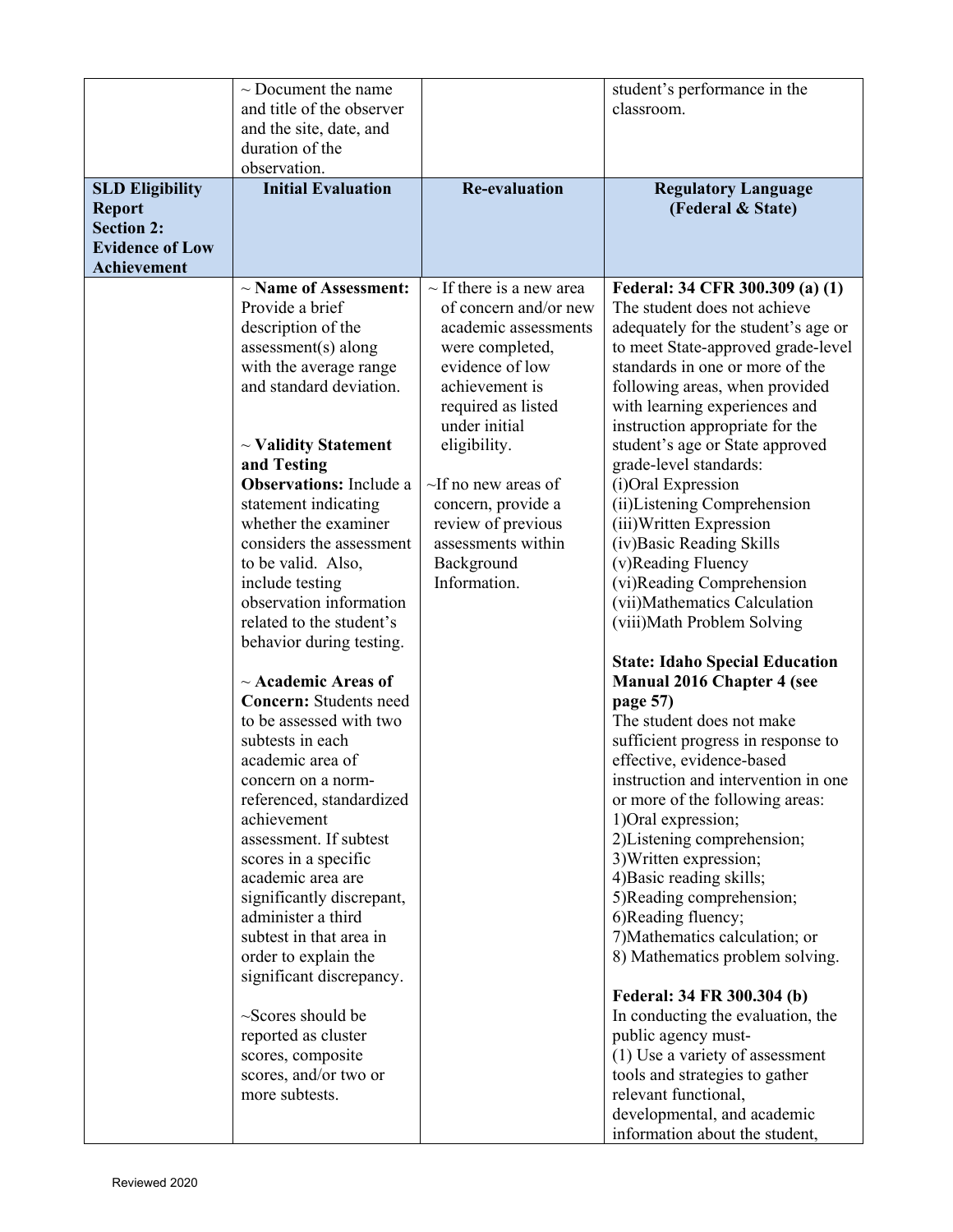|                                                                                                           | $\sim$ Provide date of<br>assessment, name of<br>assessment,<br>subtest/composite name,<br>standard score,<br>percentile rank, and<br>name and title of<br>examiner.<br>$\sim$ Interpretive<br><b>Information: Provide</b><br>an interpretation of the<br>test scores. Note if the<br>student is below<br>average, average, or<br>above average with |                                                                                                                                                                    | including information provided by<br>the parent.<br>(2) Not use any single measure or<br>assessment as the sole criterion for<br>determining an appropriate<br>educational program for the<br>student; and<br>(3) Use technically sound<br>instruments that may assess the<br>relative contribution of the<br>cognitive and behavioral factors, in<br>addition to physical or<br>developmental factors.<br><b>State: Idaho Special Education</b><br><b>Manual 2016 Chapter 4 (see</b> |
|-----------------------------------------------------------------------------------------------------------|------------------------------------------------------------------------------------------------------------------------------------------------------------------------------------------------------------------------------------------------------------------------------------------------------------------------------------------------------|--------------------------------------------------------------------------------------------------------------------------------------------------------------------|---------------------------------------------------------------------------------------------------------------------------------------------------------------------------------------------------------------------------------------------------------------------------------------------------------------------------------------------------------------------------------------------------------------------------------------------------------------------------------------|
|                                                                                                           | regard to the subtests<br>administered. Also,<br>include a narrative on<br>how these scores impact<br>the student's<br>performance in the<br>classroom.                                                                                                                                                                                              |                                                                                                                                                                    | page 434)<br>The evaluation team will draw<br>upon information from a variety of<br>sources, such as norm-referenced,<br>standardized tests, parent/adult<br>student input, teacher input,<br>physical condition, social or<br>cultural background, adaptive<br>behavior, and functional<br>assessments to interpret evaluation<br>data and determine eligibility.                                                                                                                    |
|                                                                                                           |                                                                                                                                                                                                                                                                                                                                                      |                                                                                                                                                                    | Chapter 4 (see page 60)<br>This evidence must indicate<br>performance that is significantly<br>below the mean on a cluster,<br>composite, or two (2) or more<br>subtest scores of a norm-<br>referenced, standardized<br>achievement assessment in the<br>specific academic area(s) of<br>suspected disability.                                                                                                                                                                       |
| <b>SLD Eligibility</b><br><b>Report</b><br><b>Section 3:</b><br>Psychological<br><b>Processing Skills</b> | <b>Initial Evaluation</b>                                                                                                                                                                                                                                                                                                                            | <b>Re-evaluation</b>                                                                                                                                               | <b>Regulatory Language</b><br>(Federal & State)                                                                                                                                                                                                                                                                                                                                                                                                                                       |
|                                                                                                           | $\sim$ Name of Assessment:<br>Provide a brief<br>description of the<br>$assessment(s)$ along<br>with the average range<br>and standard deviation.                                                                                                                                                                                                    | $\sim$ If new assessment was<br>completed, this<br>section is required as<br>listed under initial<br>eligibility.<br>$\sim$ If no new assessment<br>was completed, | <b>Federal: 34 CFR 300.309</b><br>(a)(2)(ii)<br>The student exhibits a pattern of<br>strengths and weaknesses in<br>performance, achievement, or<br>both, relative to age, State-<br>approved grade-level standards, or<br>intellectual development, that is                                                                                                                                                                                                                          |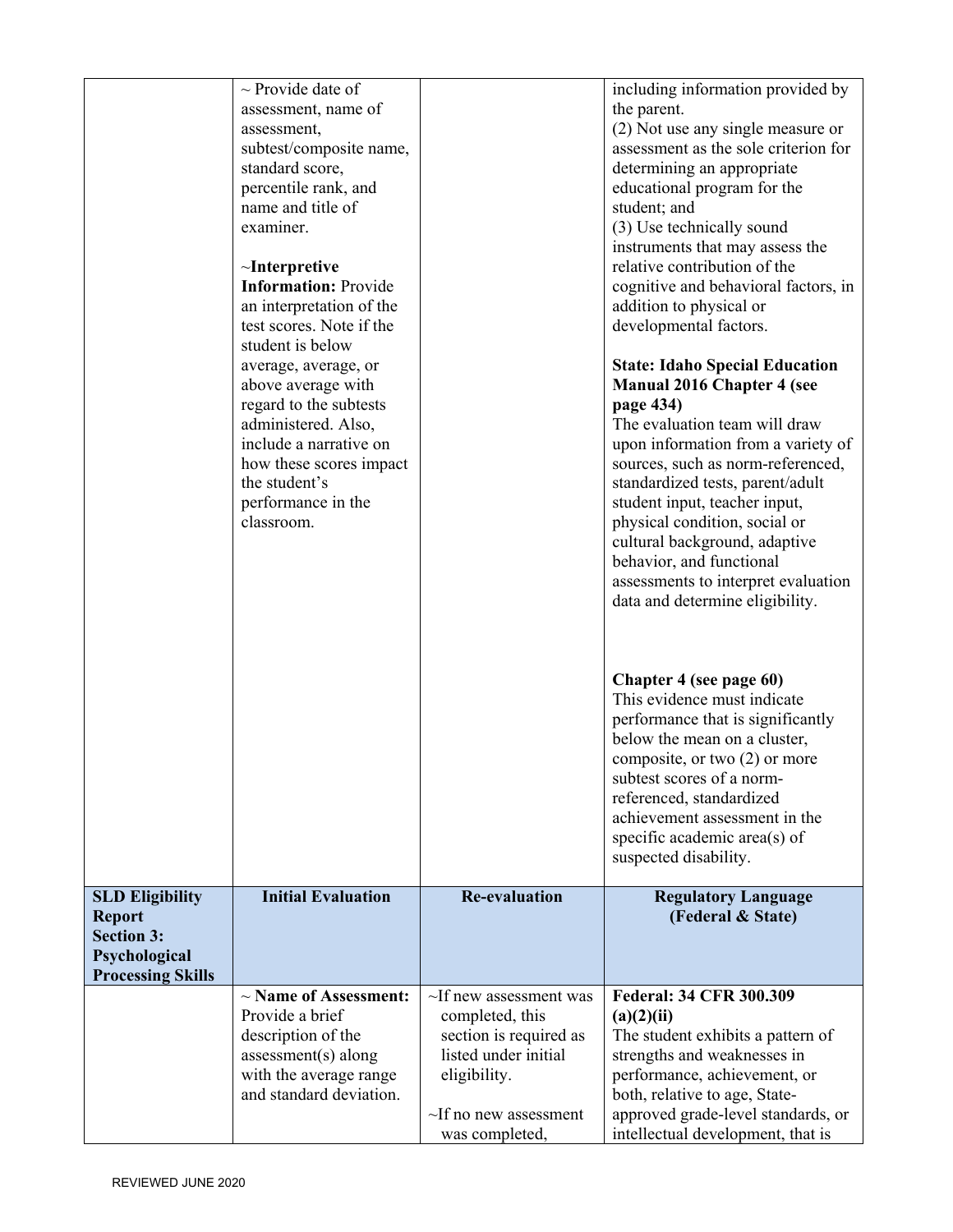| $\sim$ Validity Statement                        | provide a review of  | determined by the group to be         |
|--------------------------------------------------|----------------------|---------------------------------------|
| and Testing                                      | previous assessments | relevant to the identification of a   |
| <b>Observations:</b>                             | within Background    | specific learning disability, using   |
| Include a statement                              | Information.         | appropriate assessments.              |
| indicating whether the                           |                      |                                       |
| examiner considers the                           |                      | <b>State: Idaho Special Education</b> |
| assessment to be valid.                          |                      | <b>Manual 2016 Chapter 4 (see</b>     |
| Also, include testing                            |                      | page 58)                              |
| observation information                          |                      | The student demonstrates a pattern    |
| related to the student's                         |                      | of strengths and weaknesses in        |
| behavior during testing.                         |                      | psychological processing skills       |
|                                                  |                      | that impact learning.                 |
| $\sim$ Processing Area and                       |                      |                                       |
| Scores: Report the                               |                      | Chapter 4 (see page 60-61)            |
| psychological                                    |                      | An assessment of psychological        |
| processing areas                                 |                      | processing skills is linked to the    |
| assessed, name of                                |                      | failure to achieve adequately in the  |
| assessment(s), date                              |                      | academic area(s) of suspected         |
| administered,                                    |                      | disability and must rely on           |
| subtest/composite,                               |                      | standardized assessments. These       |
| standard score,                                  |                      | assessments must be conducted by      |
| percentile rank, and                             |                      | a professional who is qualified to    |
| name and title of the                            |                      | administered and interpret the        |
| examiner.                                        |                      | assessment results. The student's     |
|                                                  |                      | performance on a psychological        |
| $\sim$ Deficits in basic                         |                      | processing assessment                 |
| psychological                                    |                      | demonstrates a pattern of strengths   |
| processing typically                             |                      | and weaknesses that help explain      |
| include problems in                              |                      | why and how the student's             |
| attending,                                       |                      | learning difficulties occur. Such     |
| discrimination/perceptio                         |                      | tests may include measures of         |
| n, executive function,                           |                      | memory, phonological skills,          |
| short-term memory,                               |                      | processing speed as well as other     |
| working memory, long-                            |                      | measures which explicitly test        |
| term storage and                                 |                      | psychological processing.             |
| retrieval,                                       |                      |                                       |
| conceptualization/reason                         |                      |                                       |
| ing, processing speed,                           |                      |                                       |
| and phonological                                 |                      |                                       |
| deficits.                                        |                      |                                       |
| $\sim$ An assessment of                          |                      |                                       |
|                                                  |                      |                                       |
| psychological                                    |                      |                                       |
| processing skills is<br>linked to the failure to |                      |                                       |
| achieve adequately in                            |                      |                                       |
| the academic area(s) of                          |                      |                                       |
| suspected disability and                         |                      |                                       |
| must rely on                                     |                      |                                       |
| standardized                                     |                      |                                       |
| assessments.                                     |                      |                                       |
|                                                  |                      |                                       |
| $\sim$ The student's                             |                      |                                       |
| performance on a                                 |                      |                                       |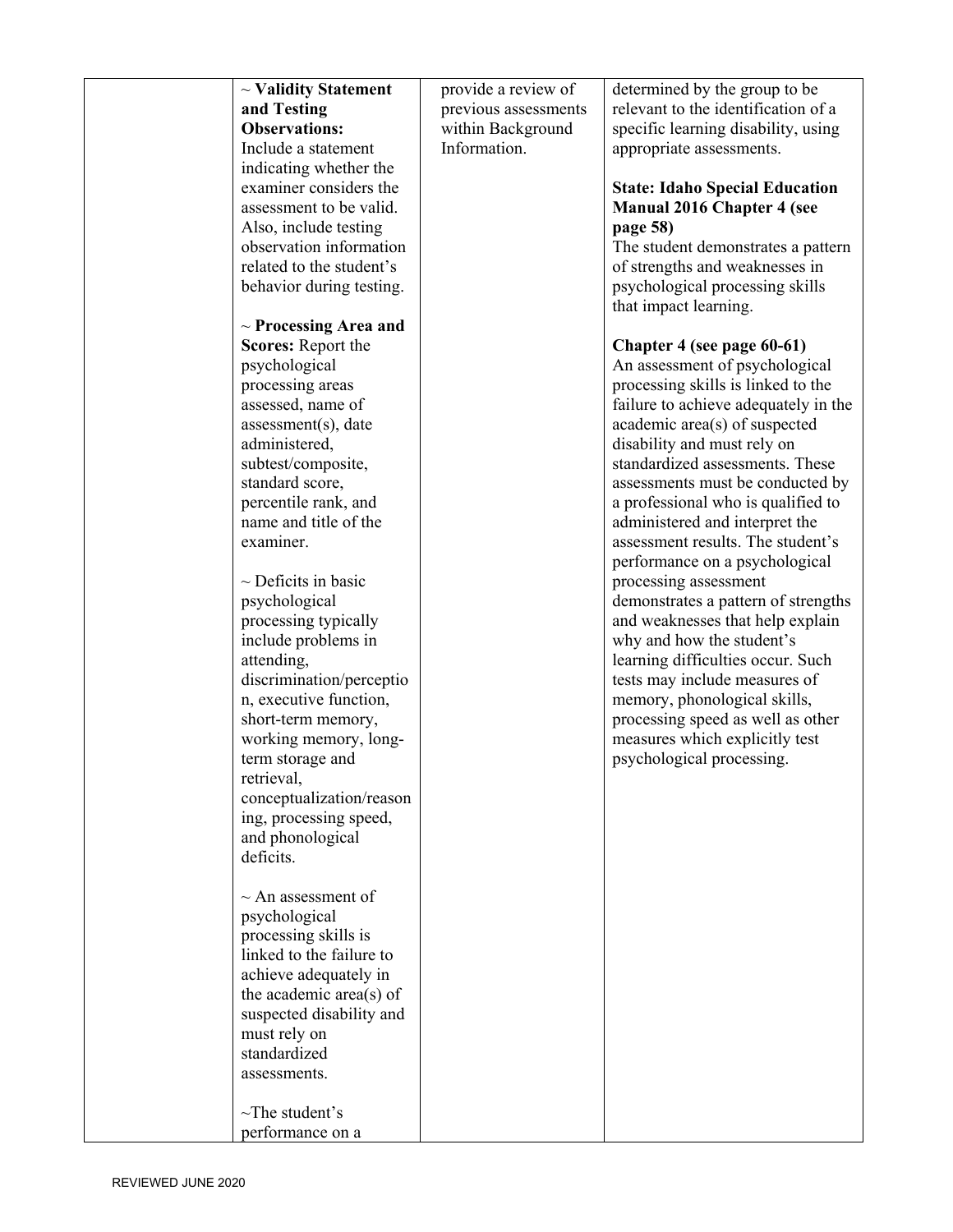|                                    | psychological<br>processing assessment<br>demonstrates a pattern<br>of strengths and<br>weaknesses that help<br>explain why and how<br>the student's learning<br>difficulties occur.<br>$\sim$ Identify from the<br>psychological processes<br>assessed those which are<br>strengths and<br>weaknesses and report<br>scores in the appropriate<br>sections. Explain how<br>the processing skill(s) is<br>linked to the $area(s)$ of<br>academic concern. |                      |                                                                          |
|------------------------------------|----------------------------------------------------------------------------------------------------------------------------------------------------------------------------------------------------------------------------------------------------------------------------------------------------------------------------------------------------------------------------------------------------------------------------------------------------------|----------------------|--------------------------------------------------------------------------|
| <b>SLD Eligibility</b>             | <b>Initial Evaluation</b>                                                                                                                                                                                                                                                                                                                                                                                                                                | <b>Re-evaluation</b> | <b>Regulatory Language</b>                                               |
| <b>Report</b><br><b>Section 4:</b> |                                                                                                                                                                                                                                                                                                                                                                                                                                                          |                      | (Federal & State)                                                        |
| <b>Supplemental</b>                |                                                                                                                                                                                                                                                                                                                                                                                                                                                          |                      |                                                                          |
| <b>Assessments</b>                 |                                                                                                                                                                                                                                                                                                                                                                                                                                                          |                      |                                                                          |
|                                    | $\sim$ Name of Assessment: Assessments may consist<br>of behavior, language, speech, executive function,                                                                                                                                                                                                                                                                                                                                                 |                      | Federal: 34 CFR 300.304 (c) (4)<br>The student is assessed in all areas  |
|                                    | attention, sensory profiles, fine/gross motor skills,                                                                                                                                                                                                                                                                                                                                                                                                    |                      | related to the suspected disability,                                     |
|                                    | depression or anxiety, adaptive, etc.                                                                                                                                                                                                                                                                                                                                                                                                                    |                      | including, if appropriate, health,                                       |
|                                    | $\sim$ Provide a brief description of the assessment                                                                                                                                                                                                                                                                                                                                                                                                     |                      | vision, hearing, social and<br>emotional status, general                 |
|                                    | along with the average range and standard                                                                                                                                                                                                                                                                                                                                                                                                                |                      | intelligence, academic                                                   |
|                                    | deviation.                                                                                                                                                                                                                                                                                                                                                                                                                                               |                      | performance, communicative                                               |
|                                    |                                                                                                                                                                                                                                                                                                                                                                                                                                                          |                      | status, and motor abilities;                                             |
|                                    | ~Validity Statement and Testing Observations:<br>Include a statement indicating whether the                                                                                                                                                                                                                                                                                                                                                              |                      | Federal: 34 CFR 300.305(a)(2)                                            |
|                                    | examiner considers the assessment to be valid.                                                                                                                                                                                                                                                                                                                                                                                                           |                      | As part of an initial evaluation, if                                     |
|                                    | Also, include testing observation information                                                                                                                                                                                                                                                                                                                                                                                                            |                      | appropriate and as part of a                                             |
|                                    | related to the student's behavior during testing.                                                                                                                                                                                                                                                                                                                                                                                                        |                      | reevaluation the team must review<br>existing evaluation data, and based |
|                                    | ~Assessment Scores: Report area assessed, date                                                                                                                                                                                                                                                                                                                                                                                                           |                      | on that review, and input from the                                       |
|                                    | administered, name of assessment, scores, and                                                                                                                                                                                                                                                                                                                                                                                                            |                      | student's parents, identify what                                         |
|                                    | name and title of examiner.                                                                                                                                                                                                                                                                                                                                                                                                                              |                      | additional data, if any, are needed.                                     |
|                                    | $\sim$ Interpretive Information: Provide an                                                                                                                                                                                                                                                                                                                                                                                                              |                      | <b>State: Idaho Special Education</b>                                    |
|                                    | interpretation of the test scores.                                                                                                                                                                                                                                                                                                                                                                                                                       |                      | <b>Manual 2016 Chapter 4 (see</b>                                        |
|                                    | $\sim$ Explain how the scores impact the student's                                                                                                                                                                                                                                                                                                                                                                                                       |                      | page 36)<br>Assessment is integral to the                                |
|                                    | performance in the classroom.                                                                                                                                                                                                                                                                                                                                                                                                                            |                      | evaluation process and includes                                          |
|                                    |                                                                                                                                                                                                                                                                                                                                                                                                                                                          |                      | the formal and informal processes                                        |
|                                    |                                                                                                                                                                                                                                                                                                                                                                                                                                                          |                      |                                                                          |
|                                    |                                                                                                                                                                                                                                                                                                                                                                                                                                                          |                      | of systematically observing,<br>gathering, and recording credible        |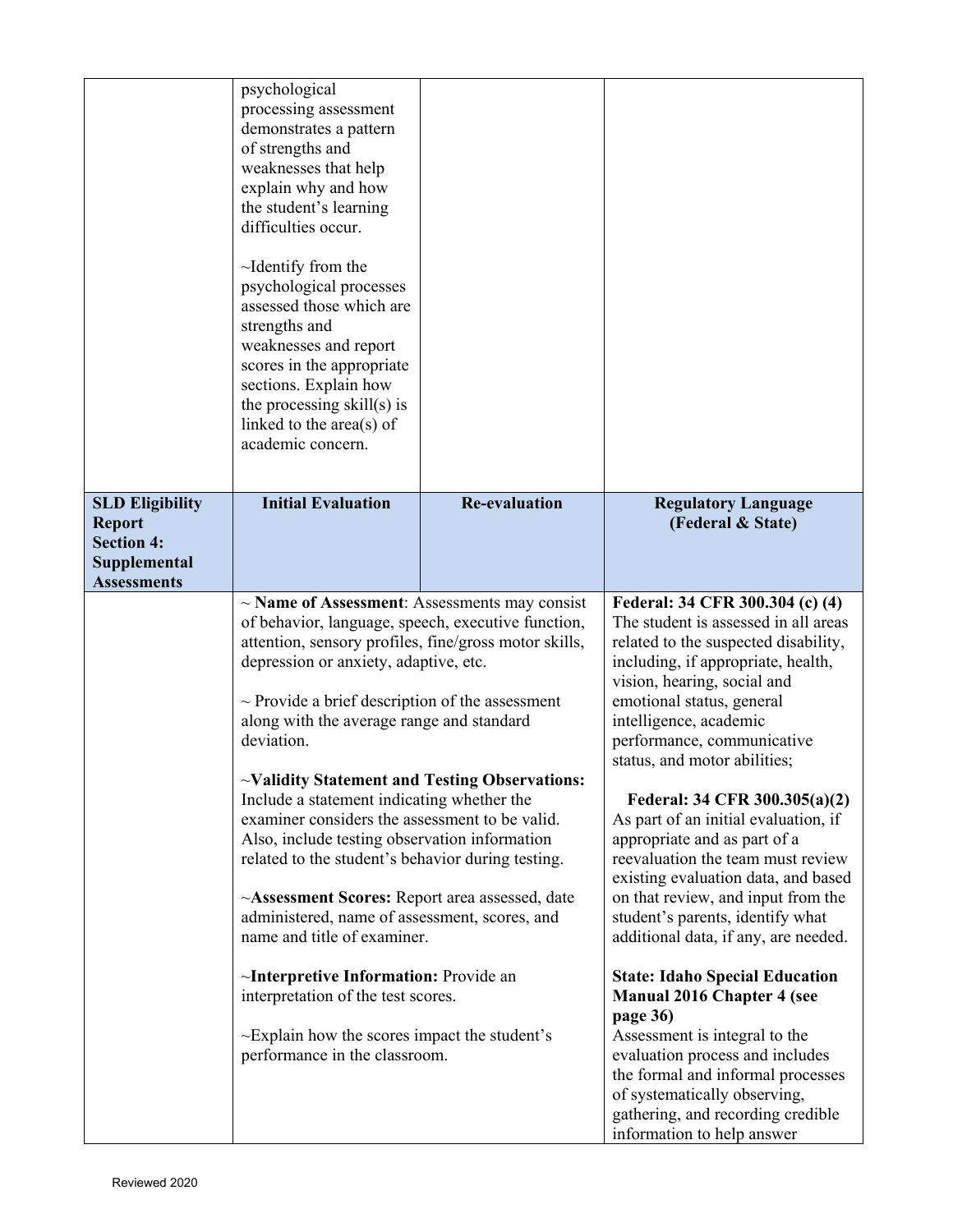|                                                                   |                                                                                                                                                                                                                                                                                                                                                                                                                                                                                                                                                                                                                                    |                      | evaluation questions and make<br>decisions. A test is one method of<br>obtaining credible information<br>within the assessment process.<br>Tests may be standardized or non-<br>standardized, criterion-referenced<br>(e.g., curriculum-based measures)<br>or norm-referenced, and usually<br>elicit responses from students to<br>situations, questions, or problems<br>to be solved. Assessment data<br>may also include observations,<br>interviews, medical reports, data<br>regarding the effects of general<br>education accommodations and<br>interventions, and other formal or<br>informal data.                                                                                                                                                                                                                                                                                                                                                                                                                          |
|-------------------------------------------------------------------|------------------------------------------------------------------------------------------------------------------------------------------------------------------------------------------------------------------------------------------------------------------------------------------------------------------------------------------------------------------------------------------------------------------------------------------------------------------------------------------------------------------------------------------------------------------------------------------------------------------------------------|----------------------|------------------------------------------------------------------------------------------------------------------------------------------------------------------------------------------------------------------------------------------------------------------------------------------------------------------------------------------------------------------------------------------------------------------------------------------------------------------------------------------------------------------------------------------------------------------------------------------------------------------------------------------------------------------------------------------------------------------------------------------------------------------------------------------------------------------------------------------------------------------------------------------------------------------------------------------------------------------------------------------------------------------------------------|
| <b>SLD Eligibility</b>                                            | <b>Initial Evaluation</b>                                                                                                                                                                                                                                                                                                                                                                                                                                                                                                                                                                                                          | <b>Re-evaluation</b> | <b>Regulatory Language</b>                                                                                                                                                                                                                                                                                                                                                                                                                                                                                                                                                                                                                                                                                                                                                                                                                                                                                                                                                                                                         |
| <b>Report</b><br><b>Section 5: Other</b><br><b>Considerations</b> |                                                                                                                                                                                                                                                                                                                                                                                                                                                                                                                                                                                                                                    |                      | (Federal & State)                                                                                                                                                                                                                                                                                                                                                                                                                                                                                                                                                                                                                                                                                                                                                                                                                                                                                                                                                                                                                  |
|                                                                   | $\sim$ Indicate if the student's learning difficulty in the<br>area(s) of suspected disability is impacted by any<br>of the areas listed.<br>$\sim$ Although we know that each of these factors can<br>influence or be a part of each student's life, the<br>team needs to consider whether any factor checked<br>is PRIMARILY the reason for the student's<br>academic difficulties. Summarize team's<br>discussion related to any area checked.<br>~If the team determines that one or more of these<br>factors is PRIMARILY the reason for the student's<br>academic difficulties, the student may not be<br>identified as SLD. |                      | Federal: 34 CFR 300.309 (3)(i-vi)<br>The group determines that its<br>findings under paragraphs $(a)(1)$<br>and $(2)$ of this section are not<br>primarily the result of (i) a visual,<br>hearing, or motor disability;<br>(ii) an intellectual disability;<br>(iii) Emotional disturbance;<br>(iv) Cultural factors;<br>(v) Environmental or economic<br>disadvantage; or<br>(vi) Limited English Proficiency.<br>Federal: 34 CFR 300.306 (b) (1)<br>$(i-iii)$<br>A student must not be determined<br>to be a student with a disability if<br>the determinant factor for that<br>determination is:<br>(i) Lack of appropriate instruction<br>in reading, including the essential<br>components of reading instruction<br>(as defined in section $1208(3)$ of<br>the ESEA);<br>(ii) Lack of appropriate instruction<br>in math;<br>(iii)Limited English proficiency.<br><b>State: Idaho Special Education</b><br><b>Manual 2016 Chapter 4 (see</b><br>page 61)<br>The following criteria must be<br>considered when evaluating the |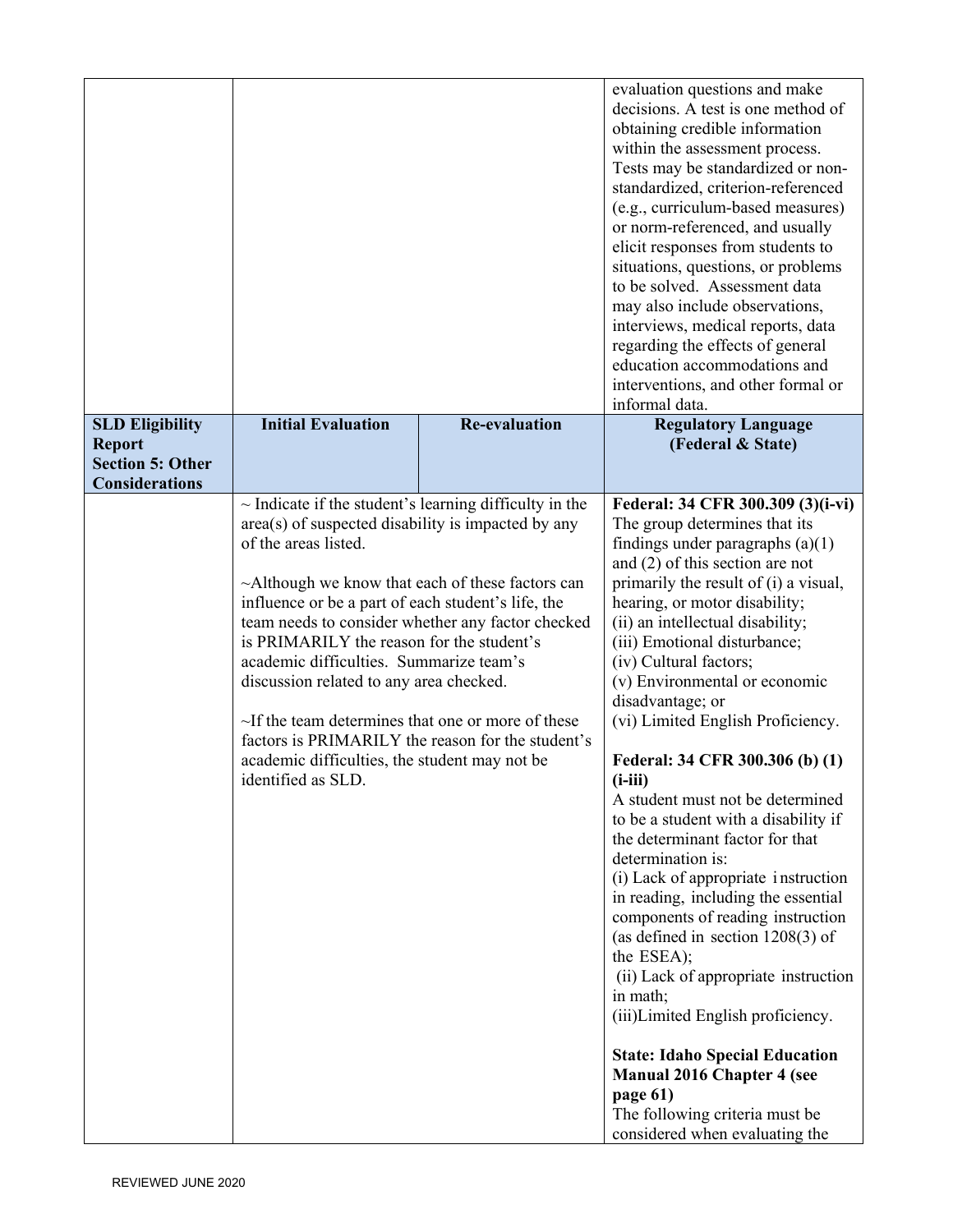|                                            |                                                                                                                                                                                                                                                                                                                                                                                                                                                                                                                                                                                                                                                                                                                |                      | student's low achievement. The<br>team must determine that the<br>student's learning difficulty is <b>not</b><br>primarily the result of:<br>a) a visual, hearing, or motor<br>impairment<br>b) an intellectual disability<br>c) an emotional disturbance<br>d) environmental or economic<br>disadvantage<br>e) cultural factors<br>f) Limited English Proficiency<br>(LEP)<br>Chapter 4 (see page 45)<br>A student cannot be identified as a<br>student with a disability if the<br>primary reason for such a decision<br>is:<br>a) lack of appropriate instruction in<br>reading, including the essential<br>components of reading instruction<br>as defined by the Elementary and<br>Secondary Education Act-<br>phonemic awareness, phonics,<br>vocabulary development, reading<br>fluency, including oral reading<br>skills and reading comprehension<br>strategies;<br>b) lack of appropriate instruction<br>in math; or |
|--------------------------------------------|----------------------------------------------------------------------------------------------------------------------------------------------------------------------------------------------------------------------------------------------------------------------------------------------------------------------------------------------------------------------------------------------------------------------------------------------------------------------------------------------------------------------------------------------------------------------------------------------------------------------------------------------------------------------------------------------------------------|----------------------|--------------------------------------------------------------------------------------------------------------------------------------------------------------------------------------------------------------------------------------------------------------------------------------------------------------------------------------------------------------------------------------------------------------------------------------------------------------------------------------------------------------------------------------------------------------------------------------------------------------------------------------------------------------------------------------------------------------------------------------------------------------------------------------------------------------------------------------------------------------------------------------------------------------------------------|
| <b>SLD Eligibility</b>                     | <b>Initial Evaluation</b>                                                                                                                                                                                                                                                                                                                                                                                                                                                                                                                                                                                                                                                                                      | <b>Re-evaluation</b> | c) Limited English Proficiency.<br><b>Regulatory Language</b>                                                                                                                                                                                                                                                                                                                                                                                                                                                                                                                                                                                                                                                                                                                                                                                                                                                                  |
| <b>Report</b><br><b>Section 6: English</b> |                                                                                                                                                                                                                                                                                                                                                                                                                                                                                                                                                                                                                                                                                                                |                      | (Federal & State)                                                                                                                                                                                                                                                                                                                                                                                                                                                                                                                                                                                                                                                                                                                                                                                                                                                                                                              |
| <b>Learner</b> (EL)                        |                                                                                                                                                                                                                                                                                                                                                                                                                                                                                                                                                                                                                                                                                                                |                      |                                                                                                                                                                                                                                                                                                                                                                                                                                                                                                                                                                                                                                                                                                                                                                                                                                                                                                                                |
| A. Assessment<br>Documentation             | $\sim$ Determination of the student's first language can<br>be determined by using formal and informal<br>assessments such as the Home Language Survey,<br>WIDA Assessing Comprehension and<br>Communication in English State-to-State<br>(ACCESS), or Woodcock Munoz, etc.<br>$\sim$ Interview the student, teacher, and/or parent, as<br>appropriate, to determine the language the child<br>speaks most fluently.<br>$\sim$ Acquisition Rate: Compare and document the<br>student's progress to that of similar peers, i.e.,<br>same-culture, near same age, with a similar history<br>in American school, etc. (The evaluation team may<br>need to access surrounding districts to find similar<br>peers.) |                      | Federal: 34 CFR 300.304 (c)<br>$(1)(i)$ - $(iii)$<br>Assessments and other evaluation<br>materials used to assess a student<br>under this part-<br>(i) Are selected and administered<br>so as not to be discriminatory on a<br>racial or cultural basis;<br>(ii) Are provided and administered<br>in the student's native language or<br>other mode of communication and<br>in the form most likely to yield<br>accurate information on what the<br>student knows and can do<br>academically, developmentally,<br>and functionally, unless it is                                                                                                                                                                                                                                                                                                                                                                               |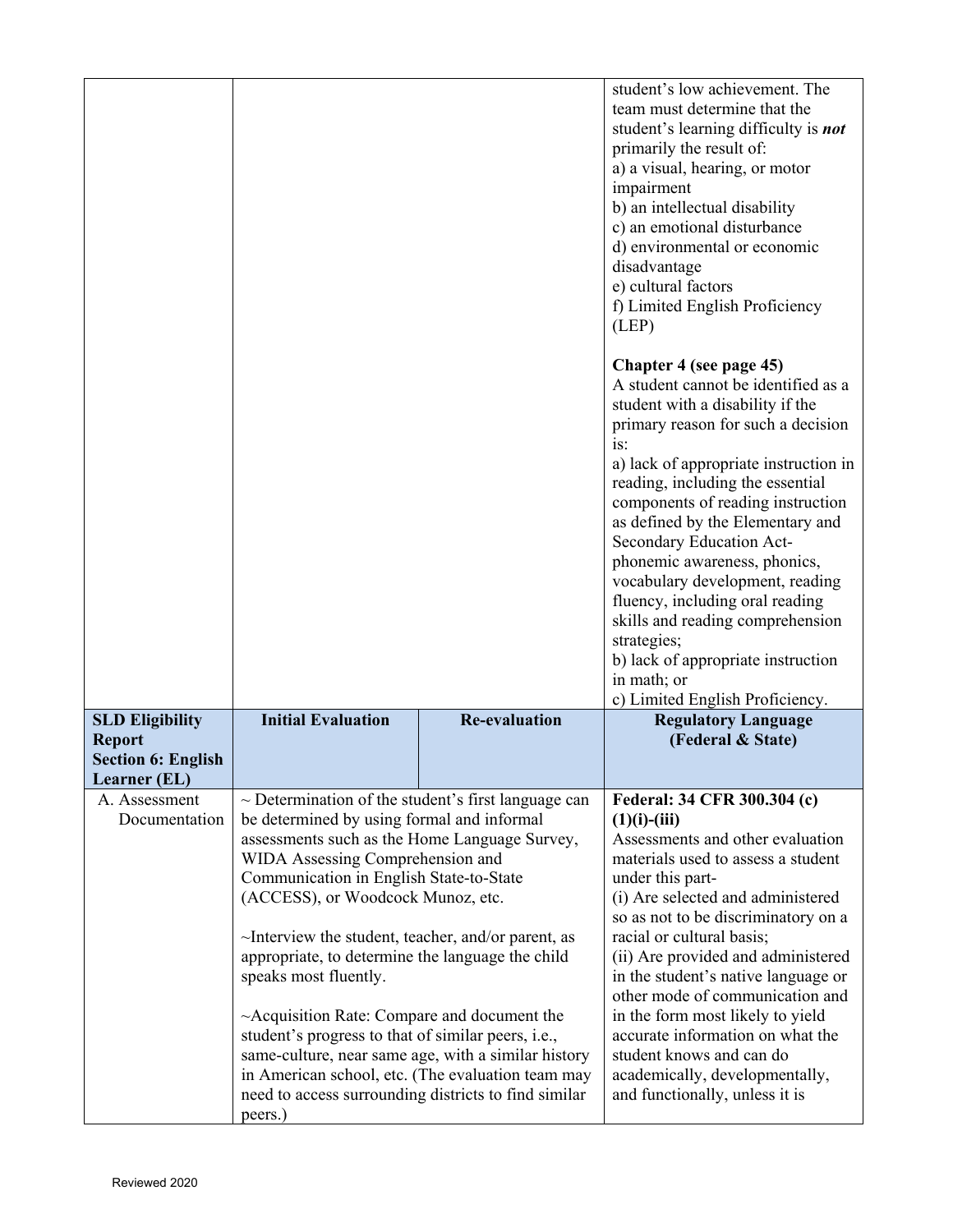| B. Impact of<br>English<br>Learning                                                                                                                    | $\sim$ Summarize assessment data in addition to a<br>variety of information from various sources to<br>provide information on the impact of English<br>Learning on the student's academic functioning in<br>the area(s) of concern.           |                                                                                                                                                                                                                                                                                                                                                                                                                                                                                               | clearly not feasible to so provide<br>or administer;<br>(iii) Are used for the purposes for<br>which the assessment or measures<br>are valid and reliable.<br><b>State: Idaho Special Education</b><br><b>Manual 2016 Chapter 4 (see</b><br>page 43)<br>Materials used to assess a student<br>with limited English proficiency<br>shall be selected and administered<br>to ensure that they measure the<br>extent to which the student has a<br>disability and needs special<br>education, rather than solely<br>measuring the student's English<br>language skills.                                                                                                                                                                                                                                                                                                                                                      |
|--------------------------------------------------------------------------------------------------------------------------------------------------------|-----------------------------------------------------------------------------------------------------------------------------------------------------------------------------------------------------------------------------------------------|-----------------------------------------------------------------------------------------------------------------------------------------------------------------------------------------------------------------------------------------------------------------------------------------------------------------------------------------------------------------------------------------------------------------------------------------------------------------------------------------------|---------------------------------------------------------------------------------------------------------------------------------------------------------------------------------------------------------------------------------------------------------------------------------------------------------------------------------------------------------------------------------------------------------------------------------------------------------------------------------------------------------------------------------------------------------------------------------------------------------------------------------------------------------------------------------------------------------------------------------------------------------------------------------------------------------------------------------------------------------------------------------------------------------------------------|
| <b>SLD Eligibility</b><br><b>Report</b><br><b>Section 7:</b><br><b>Summary of</b><br><b>Evidence and</b><br><b>Eligibility</b><br><b>Determination</b> | <b>Initial Evaluation</b>                                                                                                                                                                                                                     | <b>Re-evaluation</b>                                                                                                                                                                                                                                                                                                                                                                                                                                                                          | <b>Regulatory Language</b><br>(Federal & State)                                                                                                                                                                                                                                                                                                                                                                                                                                                                                                                                                                                                                                                                                                                                                                                                                                                                           |
| A. Evaluation<br>Team<br>Assessment<br>Summary                                                                                                         | $\sim$ Summarize the<br>findings including<br>effectiveness of<br>interventions, classroom<br>observations, academic<br>assessments and<br>patterns of strengths and<br>weaknesses as they<br>relate to the $area(s)$ of<br>academic concern. | $\sim$ For new areas of<br>concern, summarize the<br>findings including<br>effectiveness of<br>interventions, classroom<br>observations, academic<br>assessments and<br>patterns of strengths and<br>weaknesses as they<br>relate to the area(s) of<br>academic concern.<br>$\sim$ If no new areas of<br>concern, summarize the<br>findings and document<br>the previously<br>established patterns of<br>strengths and<br>weaknesses as they<br>relate to the area(s) of<br>academic concern. | Federal: 34 CFR 300.306 (c) (1)<br>$(i)-(ii)$<br>(i) Draw upon information from a<br>variety of sources, including<br>aptitude and achievement tests,<br>parent input, and teacher<br>recommendations, as well as<br>information about the student's<br>physical condition, social or<br>cultural background, and adaptive<br>behavior; and<br>(ii) Ensure that information<br>obtained from all of these sources<br>is documented and carefully<br>considered.<br><b>State: Idaho Special Education</b><br><b>Manual 2016 Chapter 4 (see</b><br>page 44)<br>Upon completion of the student's<br>initial evaluation or reevaluation,<br>the evaluation team will consider<br>the findings and determine<br>whether the student meets or<br>continues to meet eligibility<br>criteria found in Section 7 of this<br>chapter. The evaluation team will<br>draw upon information from a<br>variety of sources, such as norm- |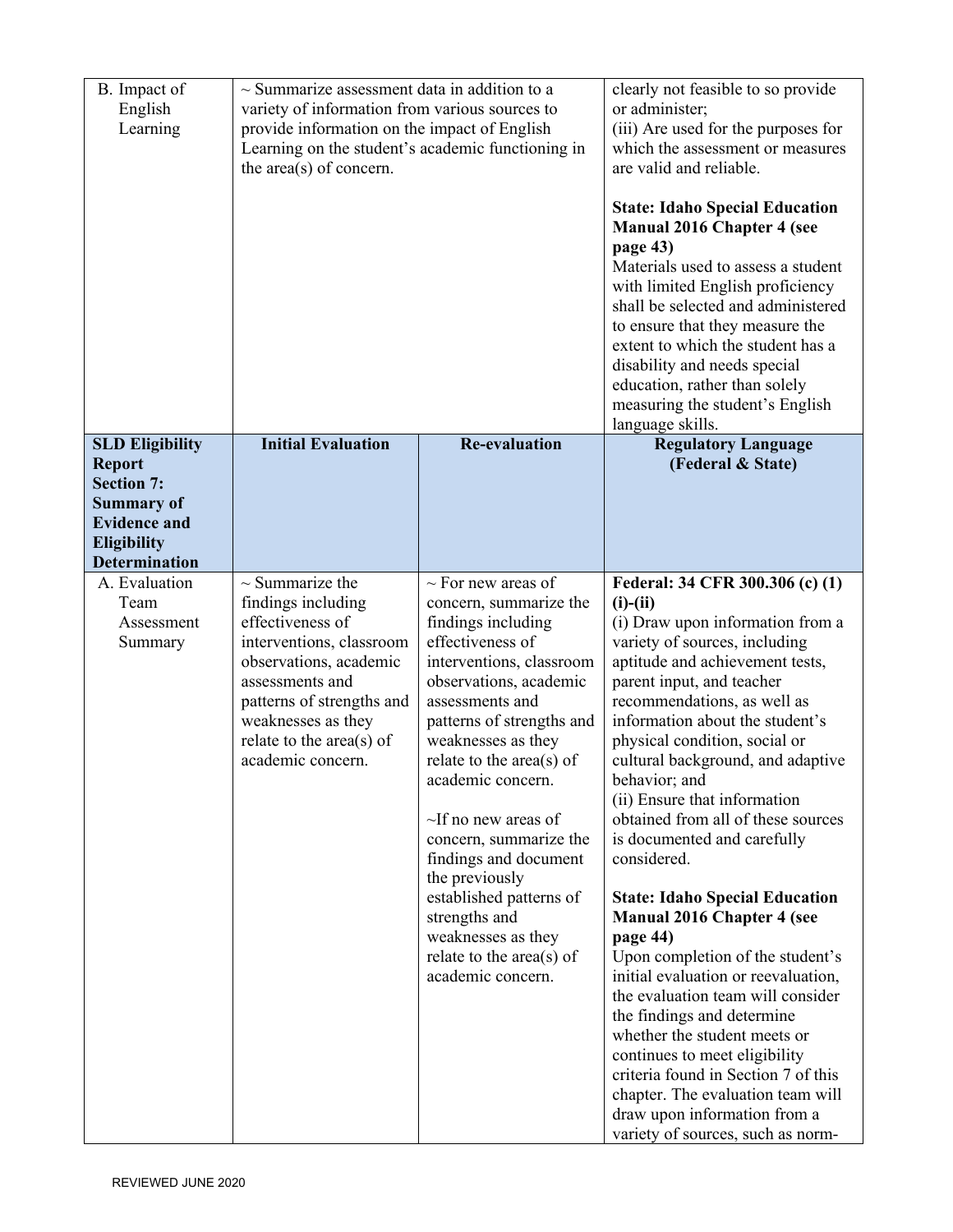| Adverse<br><b>B.</b><br>Effect                      | $\sim$ Describe how the student's progress is impeded<br>by the suspected disability to the extent that the<br>educational performance is significantly and<br>consistently below the level of similar aged peers<br>preventing the student from benefitting from<br>general education.                                                                                                                                                                                                                                                          | referenced, standardized test,<br>parent/adult student input teacher<br>input, physical condition, social or<br>cultural background, adaptive<br>behavior, and functional<br>assessments to interpret evaluation<br>data and determine eligibility.<br><b>Federal: 34 CFR 300.8(a)</b><br>Student with a disability-<br>(A)In general, --The term 'child<br>with a disability' means a child-<br>(i) with mental retardation,<br>hearing impairments                             |
|-----------------------------------------------------|--------------------------------------------------------------------------------------------------------------------------------------------------------------------------------------------------------------------------------------------------------------------------------------------------------------------------------------------------------------------------------------------------------------------------------------------------------------------------------------------------------------------------------------------------|----------------------------------------------------------------------------------------------------------------------------------------------------------------------------------------------------------------------------------------------------------------------------------------------------------------------------------------------------------------------------------------------------------------------------------------------------------------------------------|
| C. Need for<br>Specially<br>Designed<br>Instruction | $\sim$ Describe the changes to content, methodology or<br>delivery of instruction that are necessary for the<br>student to be able to access and progress in the<br>general education curriculum and meet grade level<br>achievement standards.                                                                                                                                                                                                                                                                                                  | (including deafness),<br>speech or language<br>impairments, visual<br>impairments (including<br>blindness), serious<br>emotional disturbance<br>(referred to in this part as<br>'emotional disturbance'), an<br>orthopedic impairment,<br>autism, traumatic brain<br>injury, other health<br>impairments, a specific<br>learning disability, deaf-<br>blindness, or multiple<br>disabilities, and who, by<br>reason thereof, needs special<br>education and related<br>services. |
|                                                     |                                                                                                                                                                                                                                                                                                                                                                                                                                                                                                                                                  | <b>State: Idaho Special Education</b><br><b>Manual 2016 Chapter 4 (see</b><br>page 58)<br>The disability adversely impacts<br>the student's educational<br>performance and the student<br>requires specially designed<br>instruction.                                                                                                                                                                                                                                            |
| D. Determination                                    | $\sim$ Mark one of the boxes indicating if the student<br>does or does not meet the Idaho State criteria<br>requirements under the category of Specific<br>Learning Disability.<br>$\sim$ Indicate the area(s) the student is eligibility to<br>receive special education services.<br>$\sim$ Each team member must indicate in writing<br>whether the report reflects the member's<br>conclusion. If it does not reflect the member's<br>conclusion, the team member must submit a<br>written statement presenting the member's<br>conclusions. | Federal: 34 CFER 300.311 (a)<br>For a student suspected of having a<br>specific learning disability, the<br>documentation of the<br>determination of eligibility, as<br>required in Sec. 300.306 (a) (2),<br>must contain a statement of $-$<br>(1) Whether the student has a<br>specific learning disability;<br><b>State: Idaho Special Education</b><br><b>Manual 201 Chapter 4 (see page</b><br>44)                                                                          |